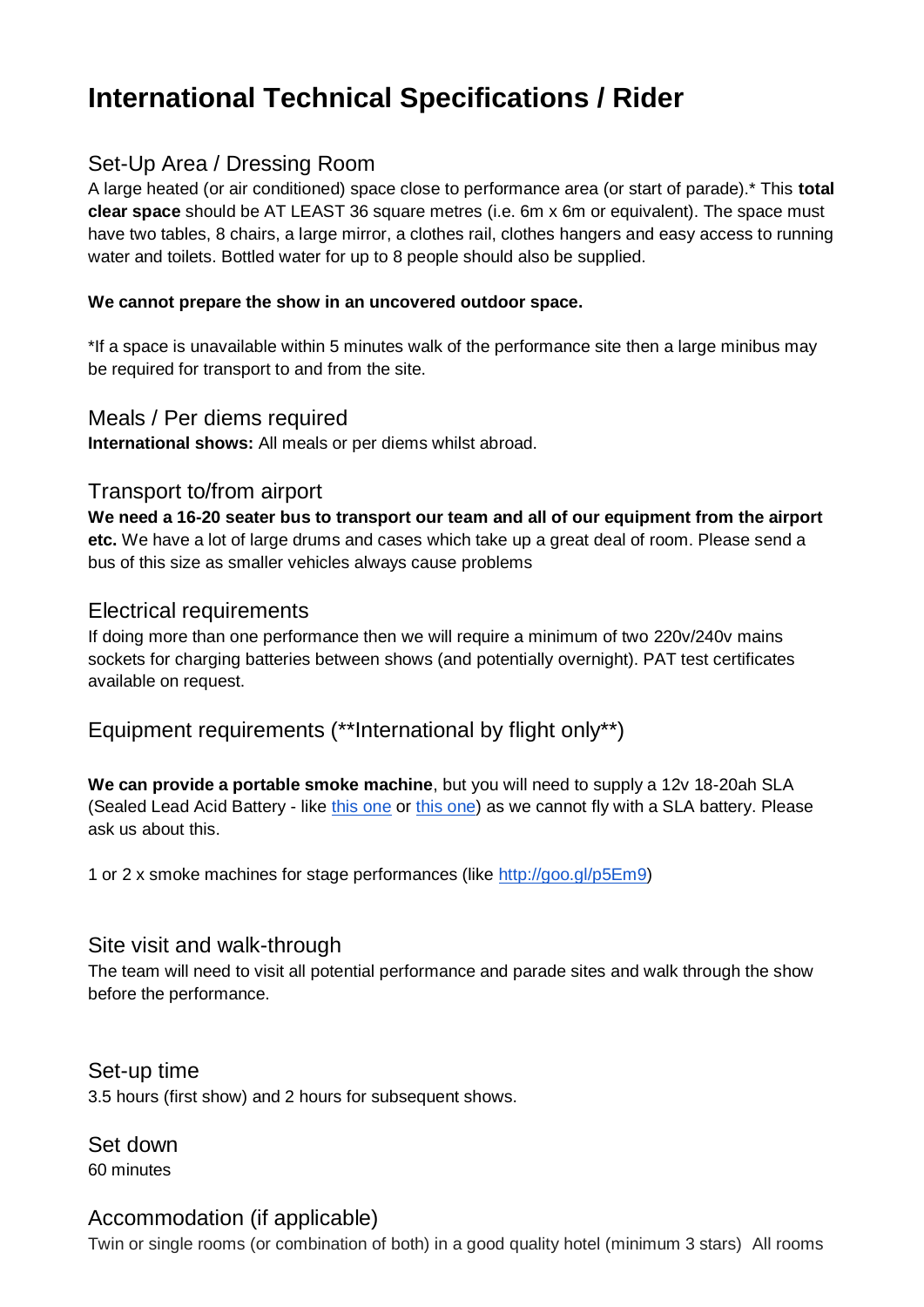# Stewarding for street theatre shows and festivals

We will need a minimum of 1 steward to accompany the group during the show, and during any movement between performance sites. The performance involves a lot of movement in which the audience are required to move and the responsibility of the stewards will be to ensure that the audience are a safe distance from the group at all times. This includes preventing audience members from wandering between the performers and shepherding the audience as the performers move. It is the responsibility of the event organisers to supply enough stewards for the projected number of audience members.

## Location

This is a highly adaptable medium-scale show which has been designed to work in a number of different settings. The show will work as a site-specific static piece and as a moving performance. It will typically be performed as a combination of both. Listed below are our requirements for several different settings. If these do not fit with your vision then please contact us to discuss your specific requirements.

#### **● Indoor shows**

Any reasonably large indoor space such as a banqueting hall, exhibition centre, a large function room, hotel foyer or shopping mall. We can perform on stage as well as moving around and interacting with the audience. The show can be tailored to suit any seating arrangement from theatre style to a more formal style of dinner set-up.

A floor plan with stage and seating arrangements will be required (ideally one month) in advance; this does not need to be to scale but must include dimensions. **Stage dimensions:** minimum 6m x 4m

#### **● Street theatre / outdoor events**

A large open, traffic-free area like a pedestrian street, town square, marketplace or park. The performance can work across and move between multiple sites in such an area including an outdoor stage. Whilst moving between performance sites performers will adapt to the space available, e.g the group can move in single file down a path or pavement or spread out to fill a wide road. It is a loud rhythmic performance so do not situate the show close to other acts.

**minimum space** for static outdoor performance: 5m x 10m **ideal space:** 10m x 10m

A map of the site will be required in advance; this does not need to be to scale but must include dimensions.

**● In a parade**

In a carnival parade performers should not be placed near to other musical acts in the parade.

**Ideal space:** 5m width by 10m length. The configuration of the performers can be adapted to suit the available road width and space between groups.

During the parade performers will adapt to the space available, e.g the group can move in single file down a path or pavement or spread out to fill a wide road.

## Duration of Show

**● Indoors:** From 5 minutes to 30 minutes, performers will tailor the length of the performance to suit your needs. They can perform up to three 30 minute sets over the course of a day or